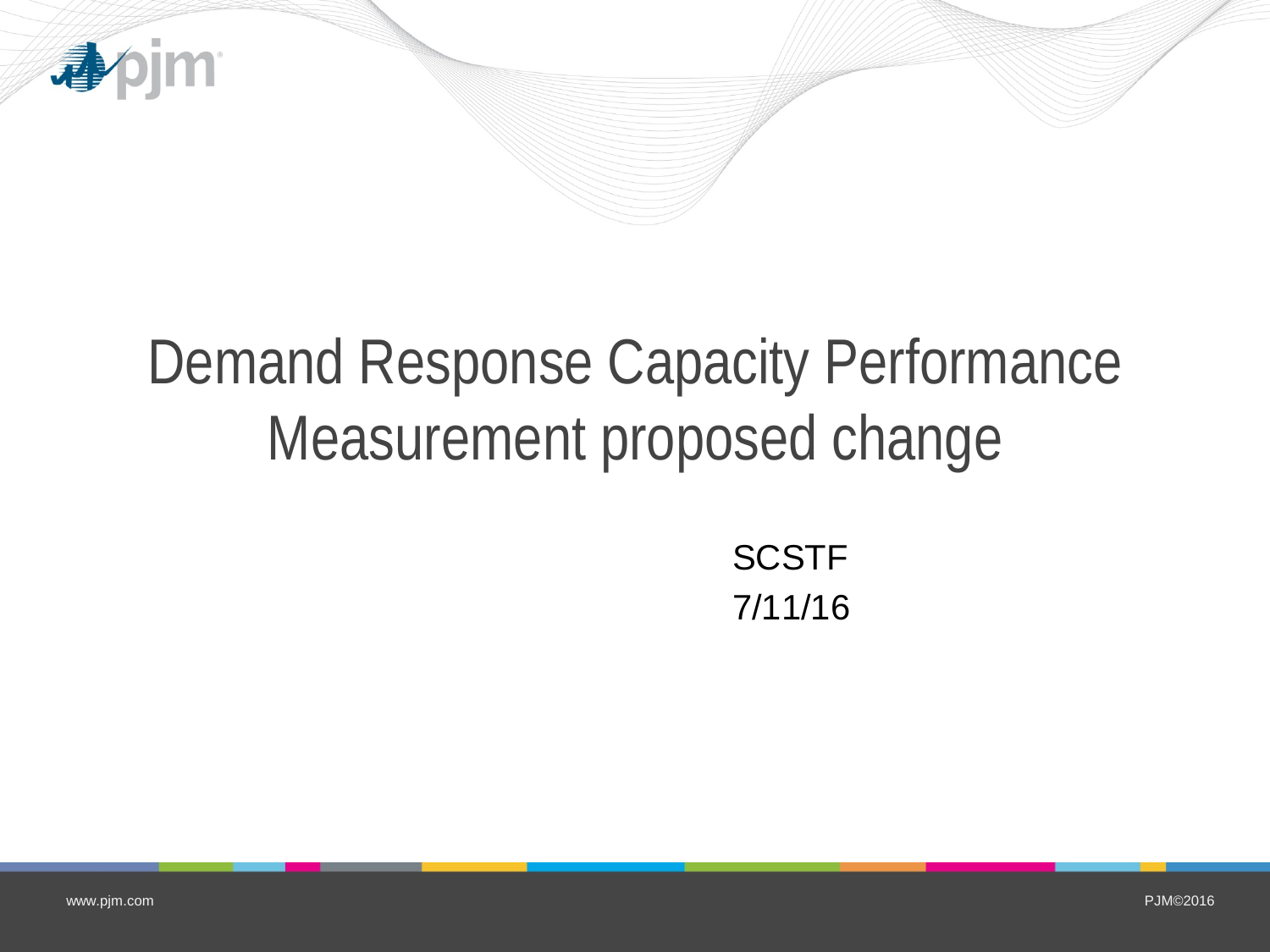

Current Capacity compliance – measurement of load reductions

- Summer (June September)
	- FSL (firm service level)
		- PLC (Load \* Line Loss Factor)
	- GLD (guaranteed load drop)
		- Lessor of FSL or (CBL load) \* line loss factor
- Non-summer (October through May)
	- (CBL load) \* line loss factor
- CBL customer baseline, which represents what load would have been if customer did not reduce load (measure real time load reduction).

Load Reduction used to determine penalties or bonus payment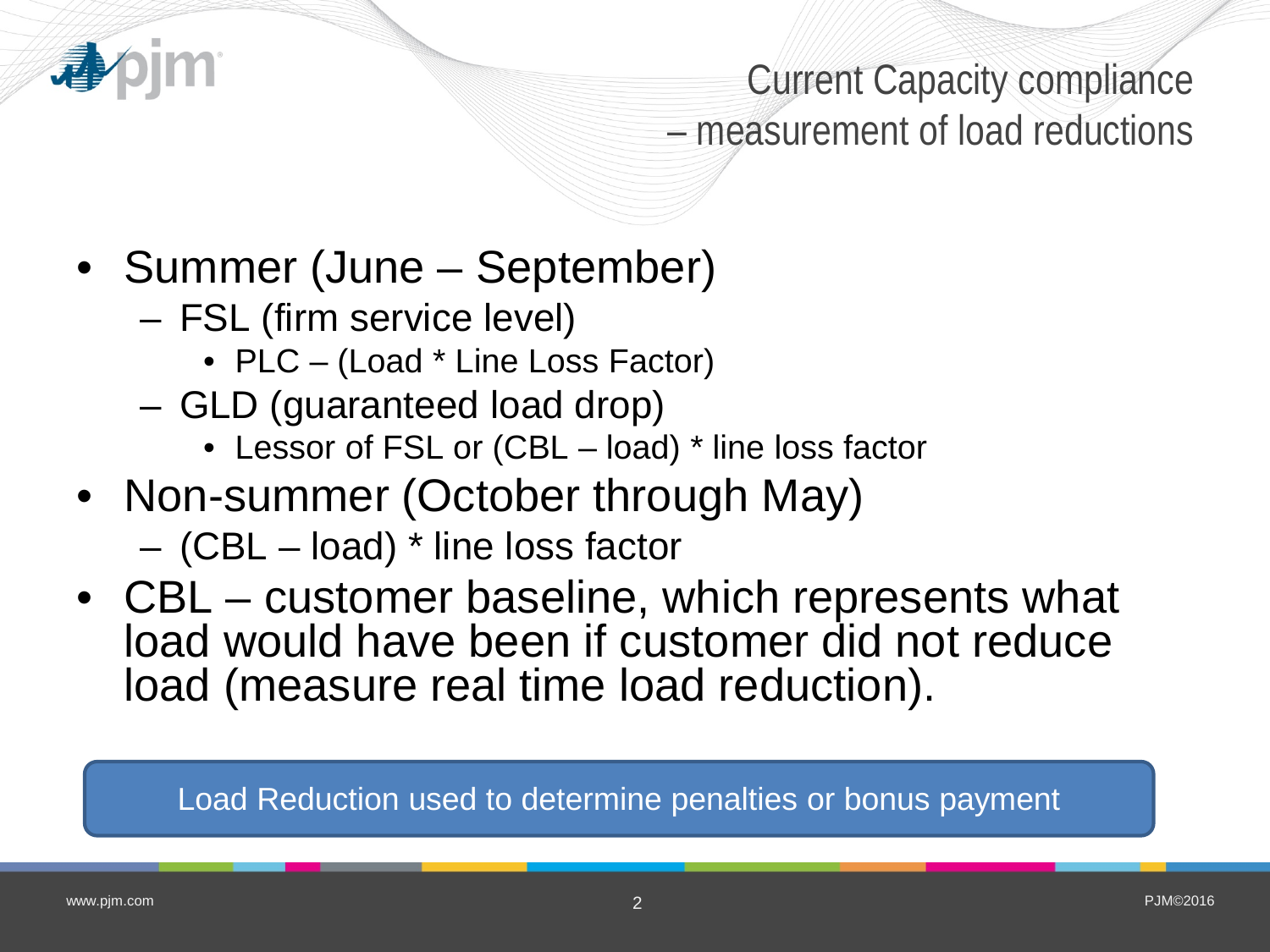



- CBL used in non-summer to ensure loads with lower winter load still need to reduce because lower load already incorporated in IRM study.
- Customer may have winter load but load may already be down when dispatched by PJM.
- Summer measurement focused on ensuring load is below a certain value while non-summer measurement focused on real time load reduction.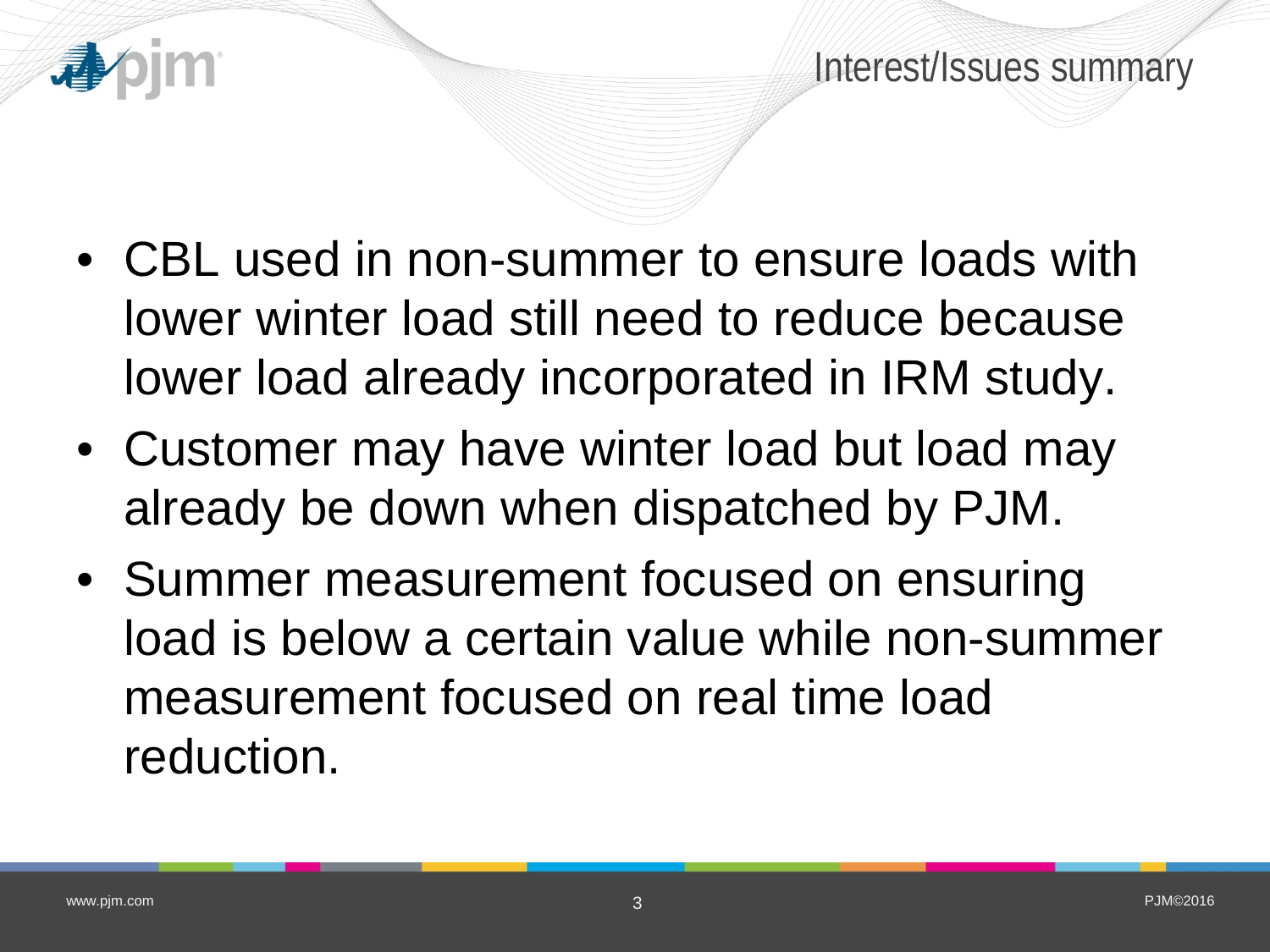

Proposed measurement change

- CSP determines Annual nominated capacity MWs with summer vs non-summer FSL
	- $-$  Annual nominated capacity  $=$  PLC  $-$  [FSL(summer) line loss factor) Same as today
	- Winter FSL \* line loss factor = (Winter Peak Load \* line loss factor \* Winter Weather Adjustment Factor) – Annual Nominated Capacity

This is more consistent with summer FSL approach and will address issues/interest identified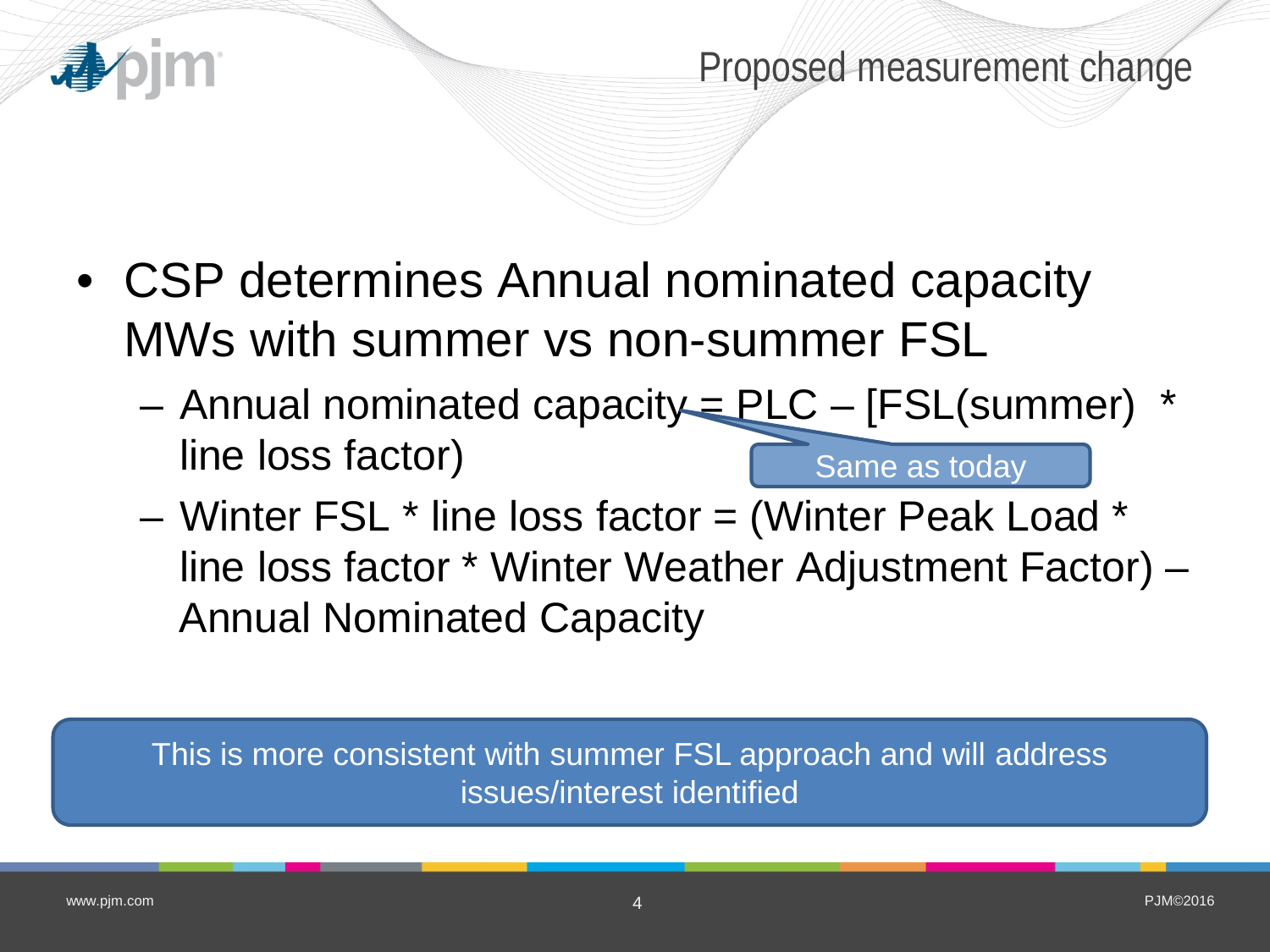

## Proposed measurement change (cont')

- Customer Winter Peak Load
	- PJM publishes winter 5 CP days (Dec/Jan/Feb)
	- CSP (or EDC) calculates Customer Winter Peak Load = customer average peak demand on Winter 5 CP days during DR CP availability window (6am through 9pm)
	- Winter Peak Load based on Delivery Year 1 winter unless data is not available when registration is submitted, otherwise use Delivery Year – 2 winter
		- Example
			- if registration is submitted in jan before  $3^{rd}$  IA then use Delivery Year 2.
			- If EDC will calculate and does at same time PLC is determined then use Delivery Year – 2.
- Winter Weather Adjustment Factor
	- PJM Weather Normalized Winter Peak / PJM Actual Winter Peak
	- PJM calculates and applies during capacity nomination on the registration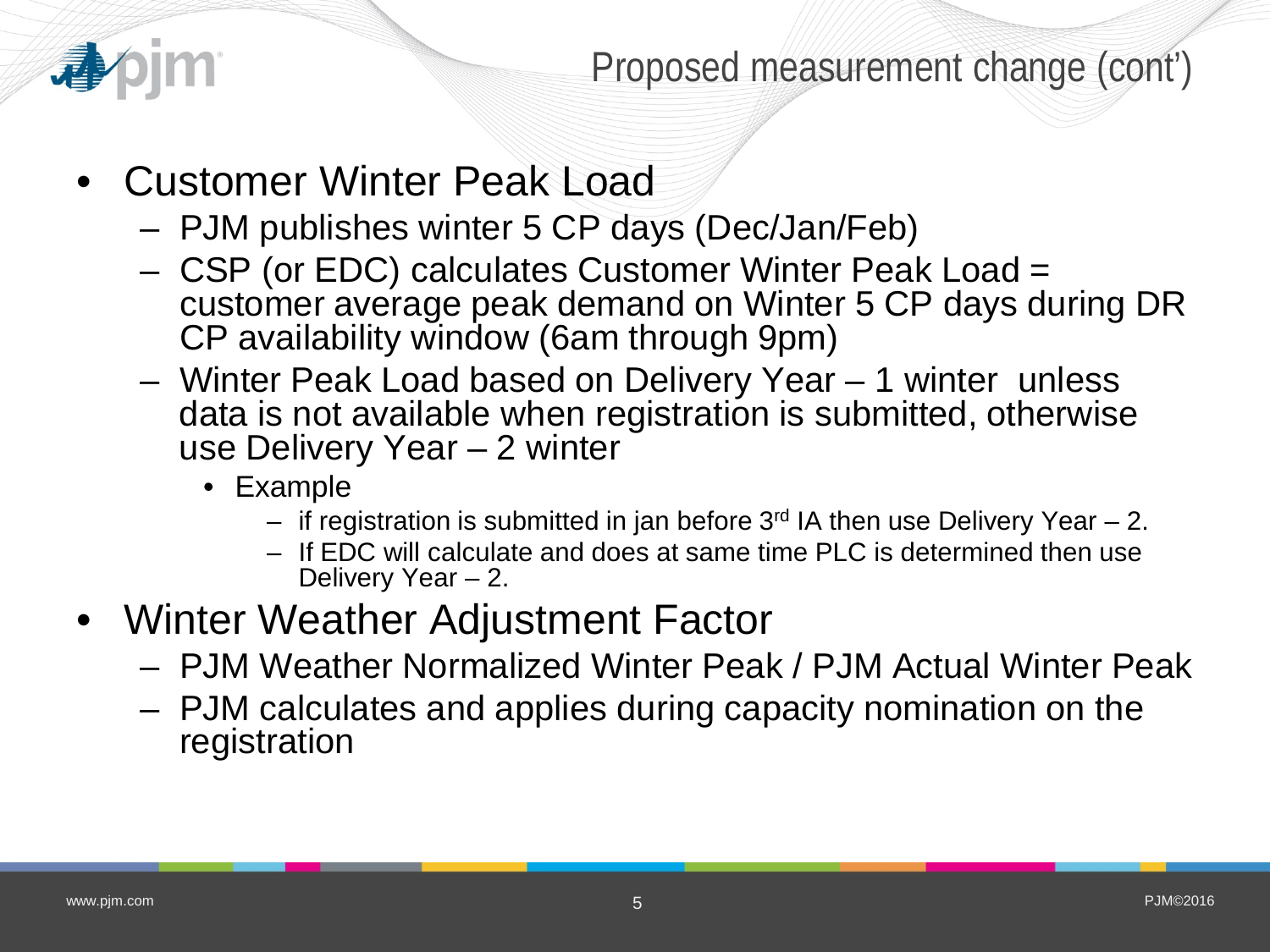apjm

Example (nomination)

| DR Resource with Customer Registrations shown below |                                     |                           |      |                                              |                                 |                                                   |                                                            |                           |
|-----------------------------------------------------|-------------------------------------|---------------------------|------|----------------------------------------------|---------------------------------|---------------------------------------------------|------------------------------------------------------------|---------------------------|
|                                                     |                                     |                           |      |                                              |                                 |                                                   |                                                            |                           |
|                                                     |                                     | 1                         | 2    | $(3) = (1) - (2)$                            | (4)                             | (5)                                               | $(6) = (4) * (5)$                                          | $7 = (6) - (3)$           |
| <b>Customer</b><br>#                                | <b>Customer Load Profile</b>        | <b>Summer</b><br>PLC (MW) | (MW) | <b>Summer FSL Nominated DR</b><br>Value (MW) | <b>Winter Peak</b><br>Load (MW) | <b>Winter Weather</b><br><b>Adjustment Factor</b> | <b>Weather Adjusted</b><br><b>Winter Peak Load</b><br>(MW) | <b>Winter FSL</b><br>(MW) |
|                                                     | Winter load lower than summer load  | 10                        |      |                                              | 8                               | 1.05                                              | 8.4                                                        | 3.4                       |
| 2                                                   | Winter load higher than summer load | 10                        |      |                                              | 12                              | 1.05                                              | 12.6                                                       | 7.6                       |
| 3                                                   | Winter load equal to summer load    | 10                        |      |                                              | 10                              | 1.05                                              | 10.5                                                       | 5.5                       |
| 4                                                   | Summer only DR (A/C Cycling)        | 10                        | 4    | 6                                            | 6                               | 1.05                                              | 6.3                                                        | 0.3                       |
| 5                                                   | Winter only DR (Ski Load)           |                           |      |                                              | 12                              | 1.05                                              | 12.6                                                       | 11.6                      |
| <b>Resource</b>                                     |                                     | 41                        | 19   | 22                                           |                                 |                                                   | 50.4                                                       | 28.4                      |

| <b>Column</b>                                                                      |                                                                                                                                               |  |  |  |  |  |  |  |  |
|------------------------------------------------------------------------------------|-----------------------------------------------------------------------------------------------------------------------------------------------|--|--|--|--|--|--|--|--|
|                                                                                    | Summer PLC based on the current process                                                                                                       |  |  |  |  |  |  |  |  |
|                                                                                    | Summer FSL selected by customer considering Winter Peak Load to result in the same Nominated DR Value in summer and winter                    |  |  |  |  |  |  |  |  |
| 4                                                                                  | Winter Peak Load = customer peak on 5 winter CP days from HE7 through HE21 (Capacity Performance DR availability requirement) for Dec/Jan/Feb |  |  |  |  |  |  |  |  |
|                                                                                    | Winter Weather Adjustment Factor published and applied by PJM = Weather Normalized Winter Peak/Actual Winter Peak                             |  |  |  |  |  |  |  |  |
|                                                                                    |                                                                                                                                               |  |  |  |  |  |  |  |  |
| <b>Additional Notes</b>                                                            |                                                                                                                                               |  |  |  |  |  |  |  |  |
| Capacity Reduction will be used for Add Back in Summer and Non-summer periods      |                                                                                                                                               |  |  |  |  |  |  |  |  |
| Winter Peak Load is adjusted up for transmission and distribution line loss factor |                                                                                                                                               |  |  |  |  |  |  |  |  |
| Winter load reductions may not exceed Winter Peak Load.                            |                                                                                                                                               |  |  |  |  |  |  |  |  |
| Load has already been grossed up for losses                                        |                                                                                                                                               |  |  |  |  |  |  |  |  |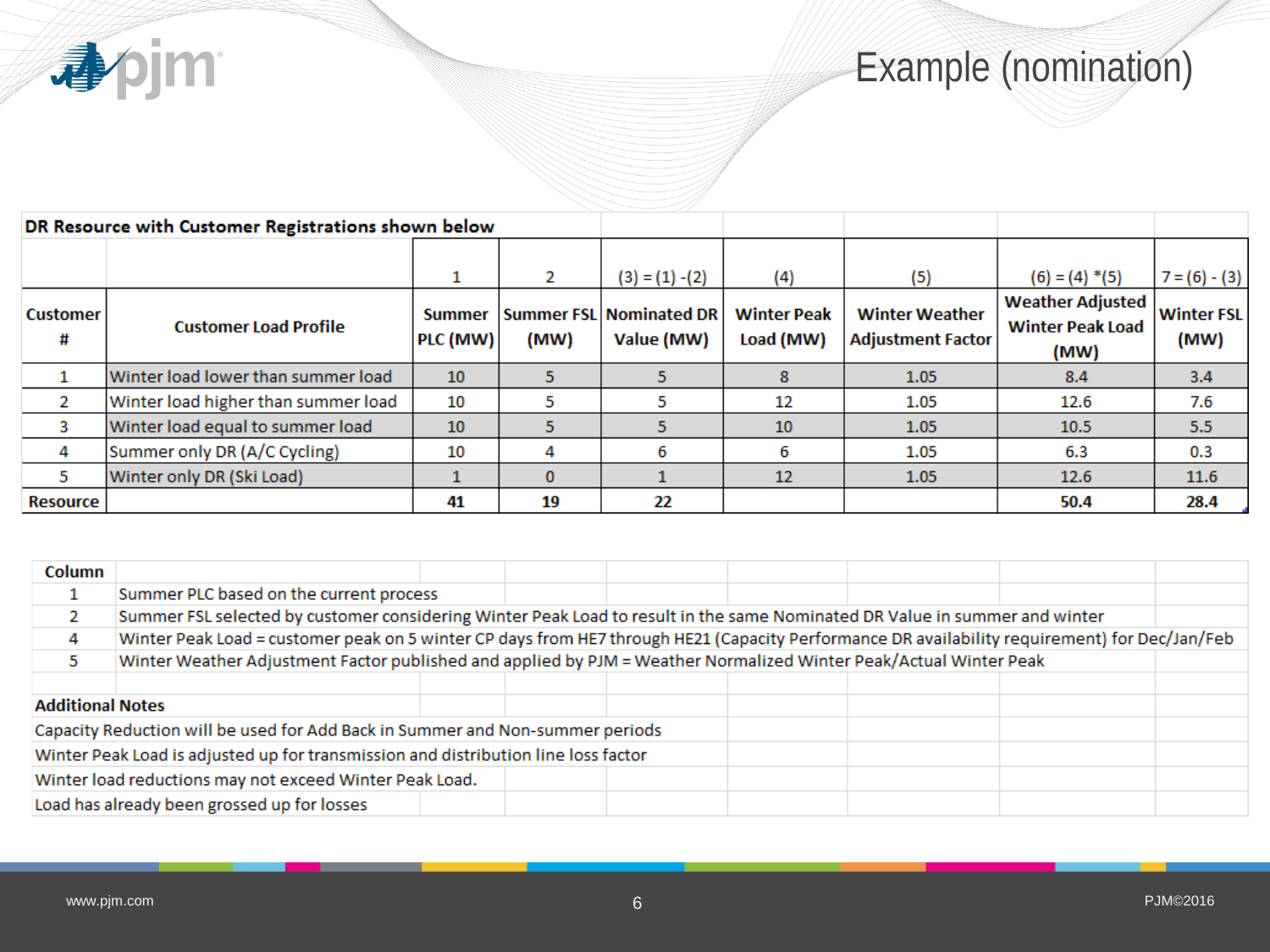apjm

## Example (event measurement)

| DR Resource with Customer Registrations shown below |                                     |                           |              |                                       |                                                            | <b>Summer Event</b>       |             | <b>Winter Event</b>              |             |                                   |
|-----------------------------------------------------|-------------------------------------|---------------------------|--------------|---------------------------------------|------------------------------------------------------------|---------------------------|-------------|----------------------------------|-------------|-----------------------------------|
|                                                     |                                     |                           |              |                                       |                                                            |                           |             |                                  |             | $(11) = (6)$                      |
|                                                     |                                     | <b>T</b>                  | 2            | $(3) = (1) - (2)$                     | $(6) = (4) * (5)$                                          | $7 = (6) - (3)$           | (8)         | $(9) = (1) - (8)$                | (10)        | (10)                              |
| <b>Customer</b><br>#                                | <b>Customer Load Profile</b>        | <b>Summer</b><br>PLC (MW) | (MW)         | Summer FSL Nominated DR<br>Value (MW) | <b>Weather Adjusted</b><br><b>Winter Peak Load</b><br>(MW) | <b>Winter FSL</b><br>(MW) | Load<br>(MW | Load<br><b>Reduction</b><br>(MW) | Load<br>(MW | Load<br><b>Reductio</b><br>n (MW) |
|                                                     | Winter load lower than summer load  | 10                        |              |                                       | 8.4                                                        | 3.4                       |             |                                  | 5.5         | 2.9                               |
| $\overline{2}$                                      | Winter load higher than summer load | 10                        |              |                                       | 12.6                                                       | 7.6                       |             |                                  | 6           | 6.6                               |
| з                                                   | Winter load equal to summer load    | 10                        |              |                                       | 10.5                                                       | 5.5                       |             |                                  | 5           | 5.5                               |
| 4                                                   | Summer only DR (A/C Cycling)        | 10                        | 4            |                                       | 6.3                                                        | 0.3                       |             |                                  | 6.3         | 0                                 |
| 5                                                   | Winter only DR (Ski Load)           |                           | $\mathbf{0}$ |                                       | 12.6                                                       | 11.6                      |             | 0                                | 5.6         |                                   |
| <b>Resource</b>                                     |                                     | 41                        | 19           | 22                                    | 50.4                                                       | 28.4                      |             | 22                               |             | 22                                |